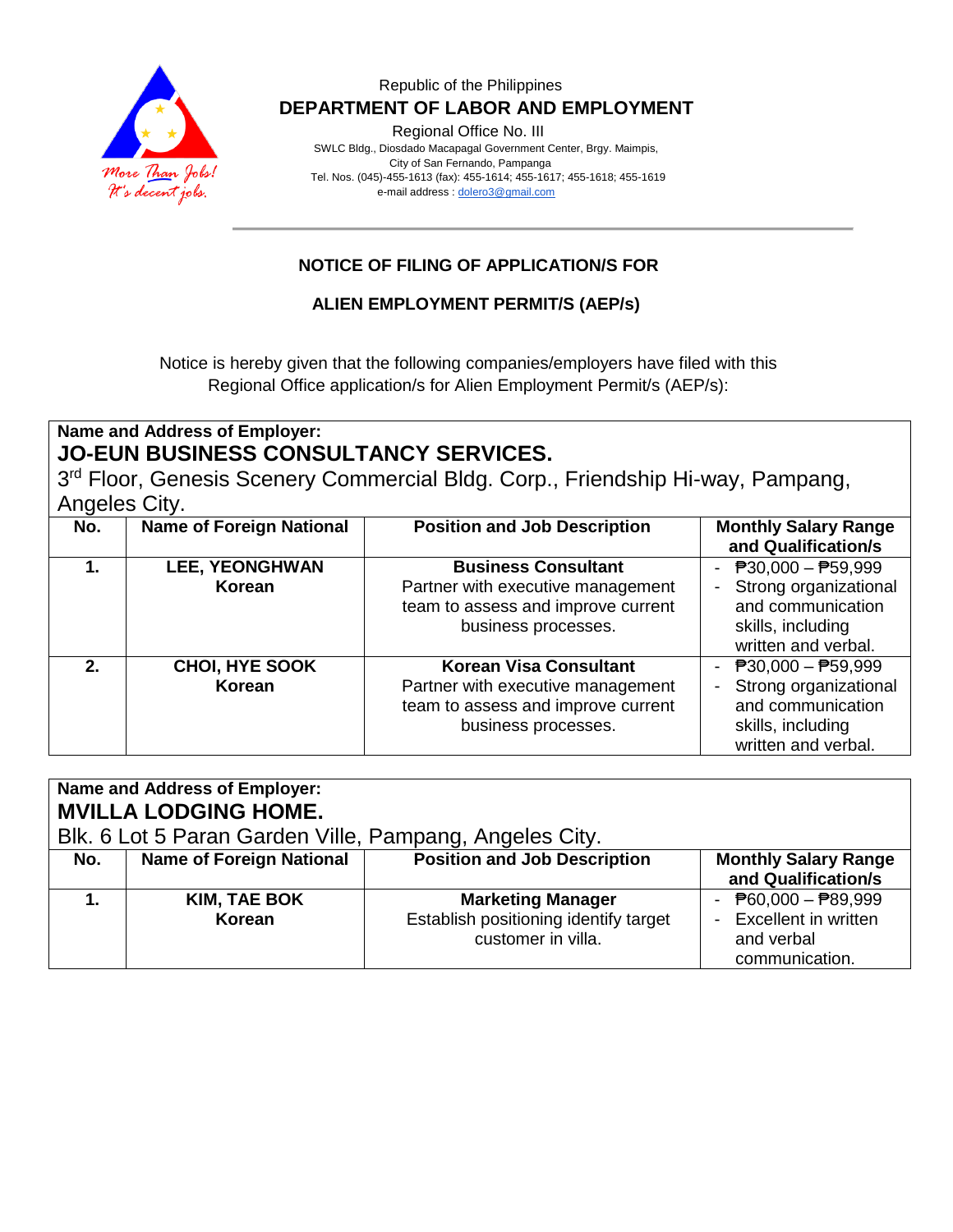

Regional Office No. III

 SWLC Bldg., Diosdado Macapagal Government Center, Brgy. Maimpis, City of San Fernando, Pampanga Tel. Nos. (045)-455-1613 (fax): 455-1614; 455-1617; 455-1618; 455-1619 e-mail address [: dolero3@gmail.com](mailto:dolero3@gmail.com)

**Name and Address of Employer: TMON SOFTWARE CORPORATION.**

Unit 4 Genesis Scenery Bldg., Fil-am F-ship Hi-way, Pampang, Angeles City.

| No. | <b>Name of Foreign National</b>   | <b>Position and Job Description</b>                                                                                                               | <b>Monthly Salary Range</b><br>and Qualification/s      |
|-----|-----------------------------------|---------------------------------------------------------------------------------------------------------------------------------------------------|---------------------------------------------------------|
|     | <b>CHO, SHEONGHYEON</b><br>Korean | <b>Foreign Sales Product Developer</b><br>Creating and Enhancing products that<br>fill a niche in the market or allow their<br>clients to remain. | - $P30,000 - P59,999$<br>Problem solving<br>capability. |

## **Name and Address of Employer: NK GLOBAL BPO SERVICE INC.**

4<sup>th</sup> Floor Unit 1, 2, & 3 LRCI Bldg., Mc Arthur Hi way, Virgen Delos Remedios, Angeles **City** 

| No. | <b>Name of Foreign National</b>      | <b>Position and Job Description</b>                                                                                                                 | <b>Monthly Salary Range</b><br>and Qualification/s                                                                                  |
|-----|--------------------------------------|-----------------------------------------------------------------------------------------------------------------------------------------------------|-------------------------------------------------------------------------------------------------------------------------------------|
| 1.  | <b>HWANG, HOJUN</b><br><b>Korean</b> | <b>Customer Service Representative</b><br>Maintaining a positive, empathetic and<br>professional attitude towards Korean<br>customers at all times. | $\overline{P}30,000 - \overline{P}59,999$<br>Strong organizational<br>and communication<br>skills, including<br>written and verbal. |
| 2.  | LEE, JUNGMOO<br><b>Korean</b>        | <b>Board Member</b><br>Knowing the organization's mission,<br>programs, policies and needs.                                                         | $\overline{P}60,000 - \overline{P}89,999$<br>Strong organizational<br>and communication<br>skills, including<br>written and verbal. |
| 3.  | YOON, HYOJOONG<br><b>Korean</b>      | <b>Board Member</b><br>Knowing the organization's mission,<br>programs, policies and needs.                                                         | $\overline{P}60,000 - \overline{P}89,999$<br>Strong organizational<br>and communication<br>skills, including<br>written and verbal. |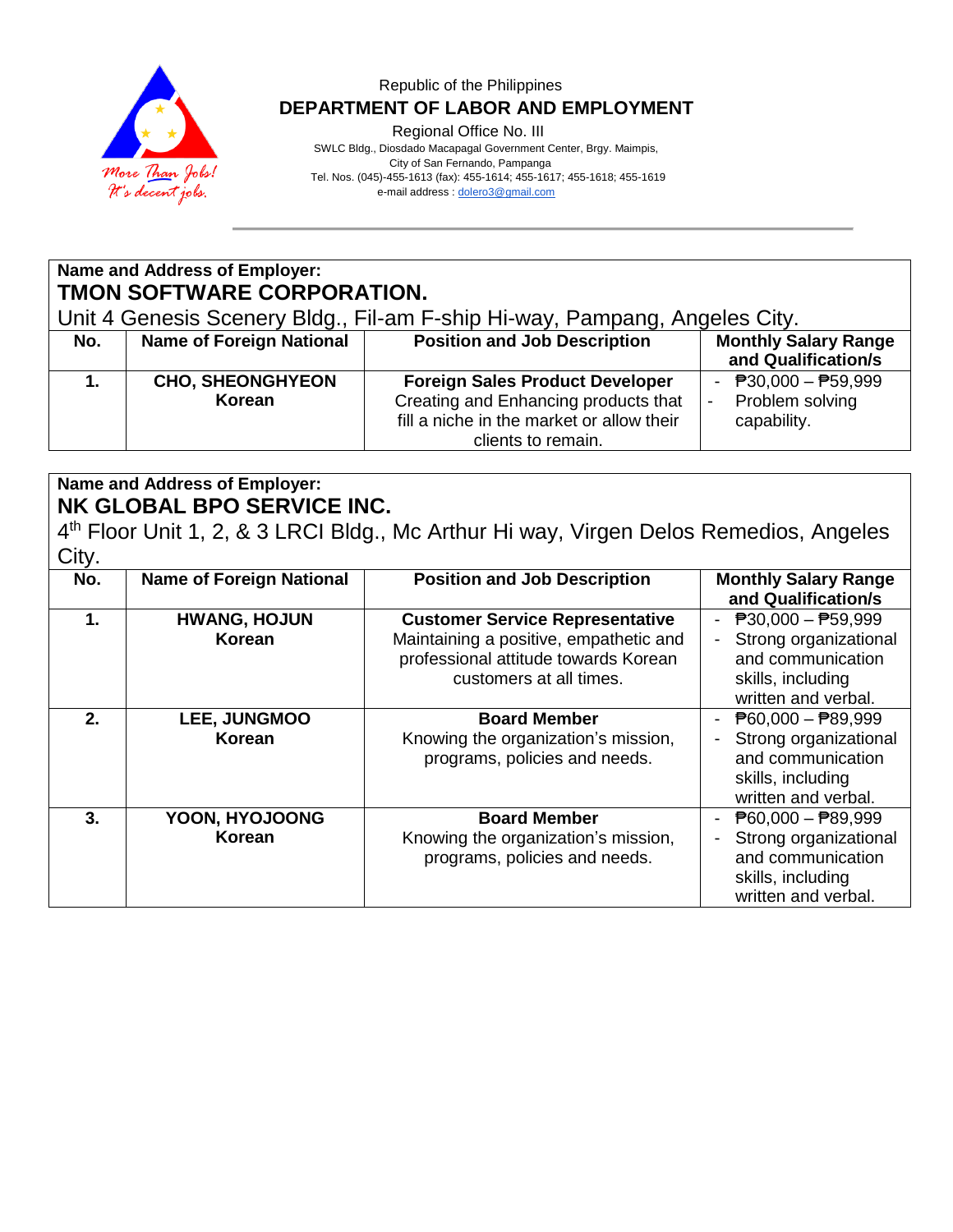

Regional Office No. III

 SWLC Bldg., Diosdado Macapagal Government Center, Brgy. Maimpis, City of San Fernando, Pampanga Tel. Nos. (045)-455-1613 (fax): 455-1614; 455-1617; 455-1618; 455-1619 e-mail address [: dolero3@gmail.com](mailto:dolero3@gmail.com)

| Name and Address of Employer:<br><b>WIDUS PHILIPPINES INC.</b><br>Bldg. 5400, M.A. Roxas Highway, CFZP. |                                 |                                                                                                                                                                |                                                       |  |
|---------------------------------------------------------------------------------------------------------|---------------------------------|----------------------------------------------------------------------------------------------------------------------------------------------------------------|-------------------------------------------------------|--|
| No.                                                                                                     | <b>Name of Foreign National</b> | <b>Position and Job Description</b>                                                                                                                            | <b>Monthly Salary Range</b><br>and Qualification/s    |  |
|                                                                                                         | <b>YIM, SUNBIN</b><br>Korean    | <b>International Player Development</b><br><b>Host</b><br>Responsible for providing on floor<br>assistance to any casino patrons<br>regardless of nationality. | $\overline{P}90,000 - \overline{P}149,999$<br>$- N/A$ |  |

| Name and Address of Employer:<br><b>SBR CONSTRUCTION CORP.</b><br>124 Catalan Street, San Isidro La Paz, Tarlac. |                                 |                                                                                        |                                                                                   |  |
|------------------------------------------------------------------------------------------------------------------|---------------------------------|----------------------------------------------------------------------------------------|-----------------------------------------------------------------------------------|--|
| No.                                                                                                              | <b>Name of Foreign National</b> | <b>Position and Job Description</b>                                                    | <b>Monthly Salary Range</b><br>and Qualification/s                                |  |
|                                                                                                                  | <b>UM, JINHOON</b><br>Korean    | <b>Manager</b><br>Responsible for ensuring all objectivities<br>and standards are met. | - N/A<br>- Can communicate to<br>Korean client.<br>Work experience is<br>advance. |  |

| Name and Address of Employer:<br><b>SUBIC YOKOHAMA TRUCKS INC.</b><br>Lot 8, former EMS area, 14 <sup>th</sup> St. Gate, Perimeter Road, SBFZ. |                                                                     |                                                                      |                                                                                  |  |
|------------------------------------------------------------------------------------------------------------------------------------------------|---------------------------------------------------------------------|----------------------------------------------------------------------|----------------------------------------------------------------------------------|--|
| No.                                                                                                                                            | <b>Name of Foreign National</b>                                     | <b>Position and Job Description</b>                                  | <b>Monthly Salary Range</b><br>and Qualification/s                               |  |
|                                                                                                                                                | <b>MOHAMED UVAIS,</b><br><b>MOHAMED RIZWAN</b><br><b>Sri Lankan</b> | <b>Purchasing Manager</b><br>In charge of the purchasing department. | - $P30,000 - P59,999$<br>- Proven Leadership<br>skills with staffs &<br>clients. |  |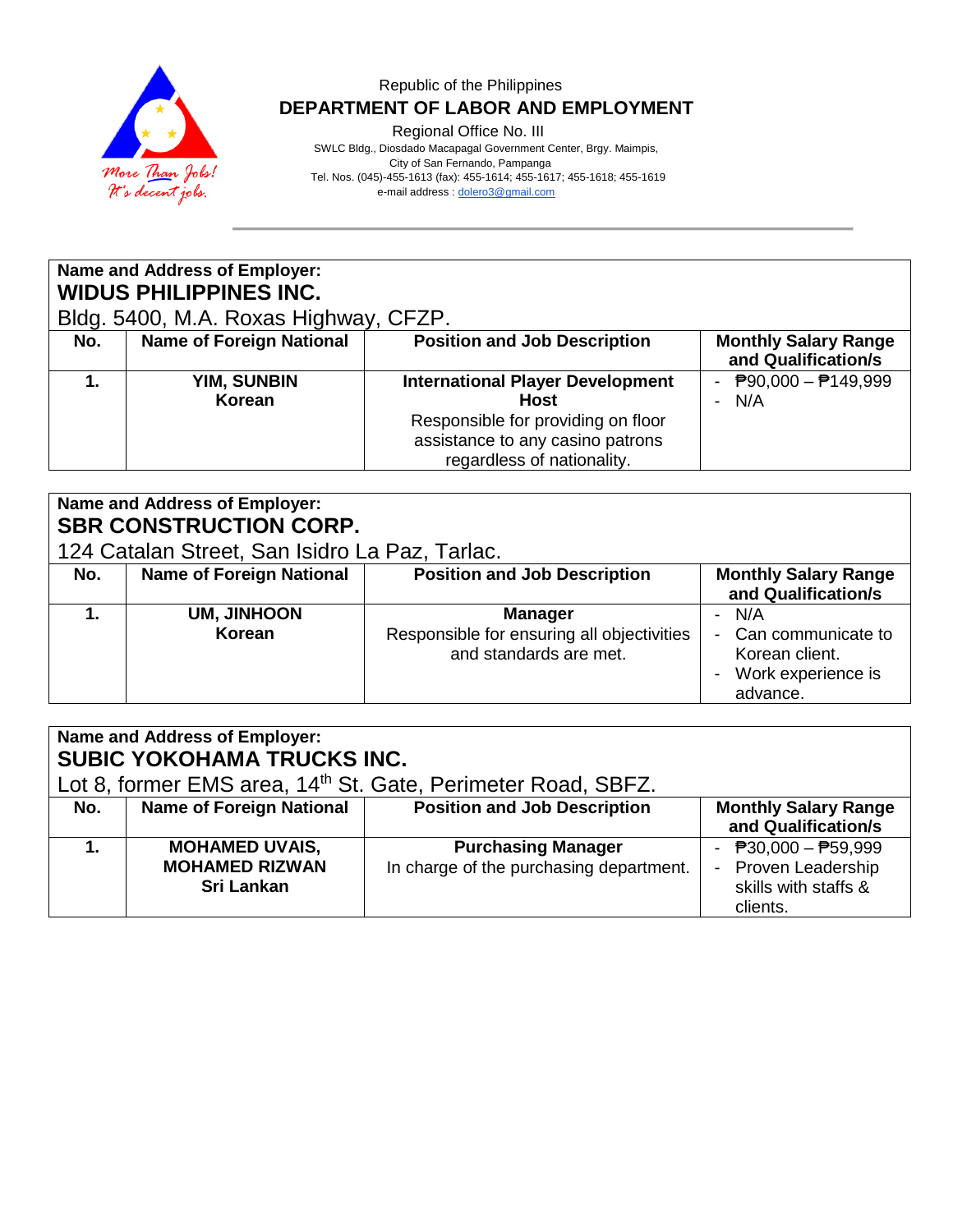

Regional Office No. III

 SWLC Bldg., Diosdado Macapagal Government Center, Brgy. Maimpis, City of San Fernando, Pampanga Tel. Nos. (045)-455-1613 (fax): 455-1614; 455-1617; 455-1618; 455-1619 e-mail address [: dolero3@gmail.com](mailto:dolero3@gmail.com)

|                  | Name and Address of Employer:                      |                                         |                                                       |  |  |
|------------------|----------------------------------------------------|-----------------------------------------|-------------------------------------------------------|--|--|
|                  | YEEJIAFANGCHAN CORPORATION.                        |                                         |                                                       |  |  |
|                  | Stall WG Bldg. Magalang Rd., Pandan, Angeles City. |                                         |                                                       |  |  |
| No.              | <b>Name of Foreign National</b>                    | <b>Position and Job Description</b>     | <b>Monthly Salary Range</b>                           |  |  |
|                  |                                                    |                                         | and Qualification/s                                   |  |  |
| 1.               | <b>ZHAN, SHUHUANG</b>                              | <b>Mandarin Real Estate Assistant</b>   | $- N/A$                                               |  |  |
|                  | <b>Chinese</b>                                     | Ensure proper maintenance and inspect   | Fluent in Mandarin in<br>$\qquad \qquad \blacksquare$ |  |  |
|                  |                                                    | properties occasionally.                | writing and speaking                                  |  |  |
| 2.               | HUANG, HUANHUAN                                    | <b>Mandarin Leasing Officer</b>         | N/A<br>$\mathcal{L}^{\pm}$                            |  |  |
|                  | <b>Chinese</b>                                     | Remain updated and knowledgeable of     | Fluent in Mandarin in<br>$\blacksquare$               |  |  |
|                  |                                                    | the property markets trends and status. | writing and speaking                                  |  |  |
| 3.               | <b>WANG, SHUO</b>                                  | <b>Mandarin Leasing Officer</b>         | N/A<br>$\sim$                                         |  |  |
|                  | <b>Chinese</b>                                     | Remain updated and knowledgeable of     | Fluent in Mandarin in<br>$\blacksquare$               |  |  |
|                  |                                                    | the property markets trends and status. | writing and speaking                                  |  |  |
| $\overline{4}$ . | YAN, YUFANG                                        | <b>Mandarin Leasing Officer</b>         | $\omega_{\rm{eff}}$<br>N/A                            |  |  |
|                  | <b>Chinese</b>                                     | Remain updated and knowledgeable of     | Fluent in Mandarin in<br>$\blacksquare$               |  |  |
|                  |                                                    | the property markets trends and status. | writing and speaking                                  |  |  |
| 5.               | <b>SU, BINHUANG</b>                                | <b>Mandarin Real Estate Assistant</b>   | N/A<br>$\sim$                                         |  |  |
|                  | <b>Chinese</b>                                     | Ensure proper maintenance and inspect   | Fluent in Mandarin in<br>$\blacksquare$               |  |  |
|                  |                                                    | properties occasionally.                | writing and speaking                                  |  |  |
| 6.               | YAN, WENXUAN                                       | <b>Mandarin Real Estate Assistant</b>   | N/A<br>$\blacksquare$                                 |  |  |
|                  | <b>Chinese</b>                                     | Ensure proper maintenance and inspect   | Fluent in Mandarin in<br>$\blacksquare$               |  |  |
|                  |                                                    | properties occasionally.                | writing and speaking                                  |  |  |
| 7.               | PAN, XINXIN                                        | <b>Mandarin Real Estate Assistant</b>   | N/A<br>$\sim$                                         |  |  |
|                  | <b>Chinese</b>                                     | Ensure proper maintenance and inspect   | Fluent in Mandarin in                                 |  |  |
|                  |                                                    | properties occasionally.                | writing and speaking                                  |  |  |
| 8.               | YANG, QIONG                                        | <b>Mandarin Real Estate Assistant</b>   | N/A<br>$\blacksquare$                                 |  |  |
|                  | <b>Chinese</b>                                     | Ensure proper maintenance and inspect   | Fluent in Mandarin in<br>$\overline{\phantom{a}}$     |  |  |
|                  |                                                    | properties occasionally.                | writing and speaking                                  |  |  |

#### **Name and Address of Employer: OB OPTIMA BUILDERS CONSTRUCTION CORPORATION.** GN Power Dinginin, Alas-Asin, Mariveles, Bataan.<br>No. | Name of Foreign National | Position and Jo **No. Name of Foreign National Position and Job Description | Monthly Salary Range and Qualification/s 1. LYU, JUNFENG Chinese General Maintenance Supervisor** Inspecting facilities periodically to determine problems and necessary maintenance.  $-$   $\overline{P}30,000 - \overline{P}59,999$ - Must know how to speak Mandarin and Interpret Chinese technical drawings.